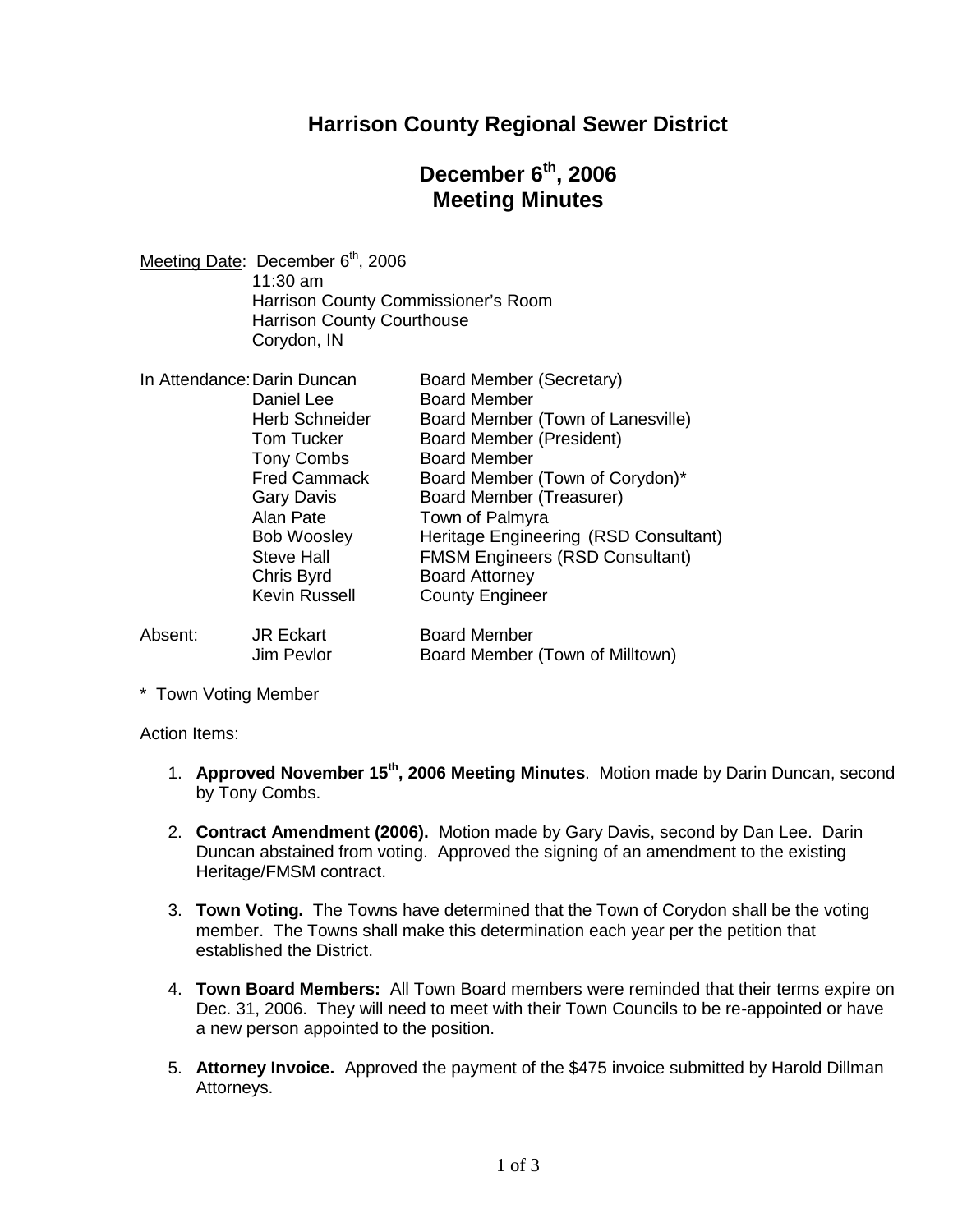- 6. **2007 Operating Budget.** Received approval at the Nov. 20<sup>th</sup> Commissioner's Meeting. Budget request will be voted on for approval at the Dec. 11<sup>th</sup> Council Meeting. Budget being requested is for an Operating Budget of \$75,000 (see Nov. 15<sup>th</sup> minutes for a complete breakdown).
- 7. **Berkshire WWTP:** Heritage/FMSM shall prepare a Request for Proposals to provide an independent review of the proposed improvements to the WWTP. This review shall include an opinion on construction costs and recommendations for modifications to the improvements. The Board's Attorney shall work with Heritage/FMSM to prepare the RFP. The RFP shall be presented to the Board at the Dec.  $20<sup>th</sup>$  meeting for approval. It is anticipated that the RFP will be advertised on Wed. Dec.  $27<sup>th</sup>$  in the Corydon Democrat.
- 8. **Sewer Standards:** All Board members were requested to submit comments on the draft standards to Darin Duncan prior to the next Board meeting. Comments will be compiled and revisions discussed at the next meeting. It is anticipated that these standards will be adopted at the first Board meeting in January 2007.
- 9. **Elected Officials:** Meeting with newly elected officials will be held in January.

### Summary of Items Discussed

- 1. Board Member Payment: It was agreed that Board members should be reimbursed for travel (mileage). No decision was made on the payment of meeting attendance. This will be discussed further at a future Board. No timeline was set for a decision to be made.
- 2. Berkshire WWTP: It was agreed that an independent review of the proposed improvements to the WWTP was warranted. This review would allow the District to gain a comfort level as to the work being proposed. This review will also allow the District to obtain a cost for these improvements. This cost shall be incorporated into any agreement made with SSK. The next Board meeting will focus on the details of working with SSK towards an agreement to take over control of the WWTP.
- 3. Lanesville Connector Road Public Hearing: There is a public hearing scheduled for Dec. 13<sup>th</sup> at 6:30 pm in the Lanesville High School Cafeteria. This meeting is being held by the County Engineer's Office and the roadway consultants to discuss the environmental assessment report.

### Next Meeting:

- 1. Dec. 20<sup>th</sup>, 2006 at 8:30 a.m. @ Harrison County Commissioner's Room.
- 2. Agenda Items:
	- Berkshire:
		- Review RFP
		- Review Schedule
		- Discuss elements to be included in SSK negotiations
		- Sewer Standards: review/edit
	- Corydon Flow Request: update